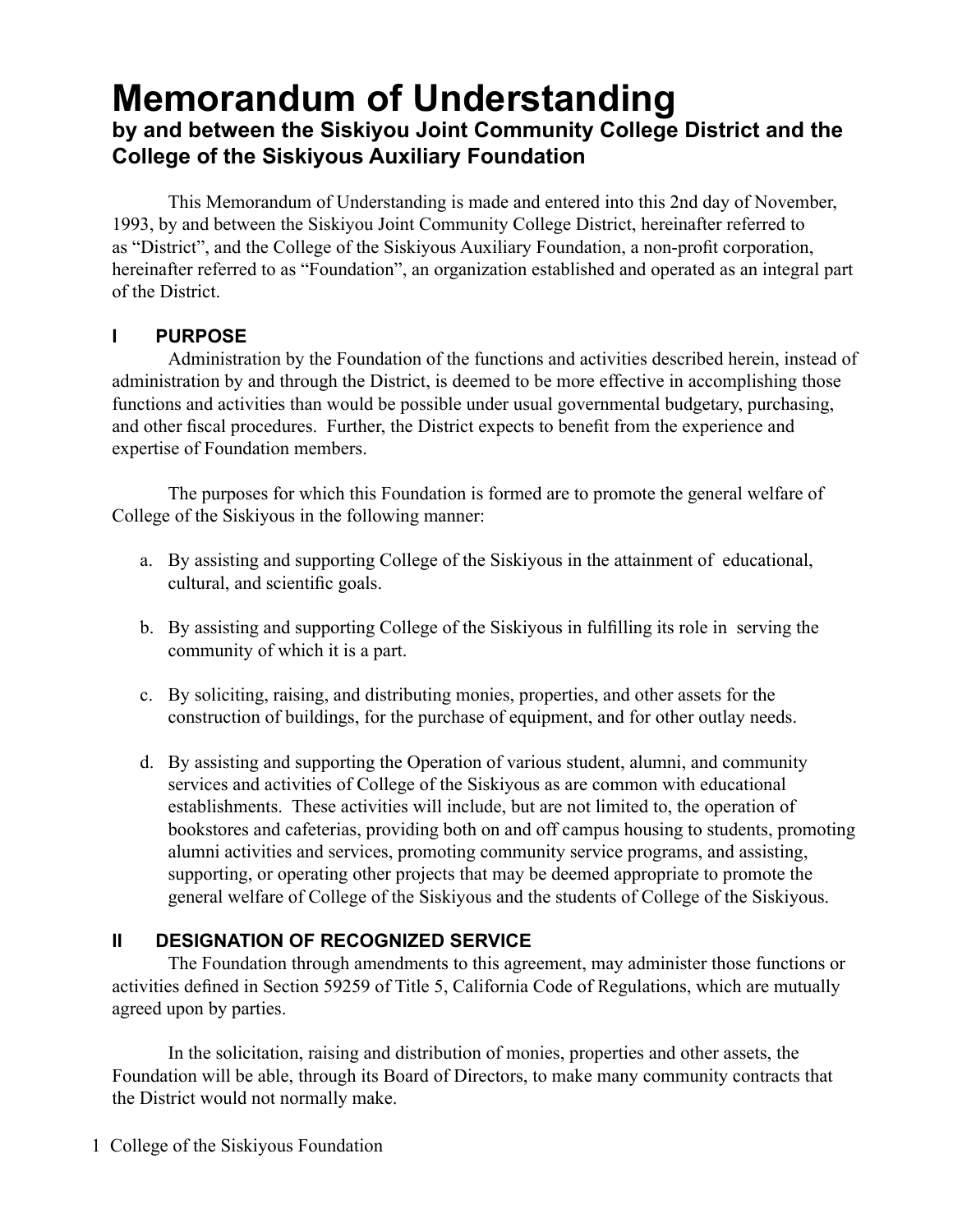# **III Delineation of Authority and Responsibility**

The Foundation shall not offer courses for which State funding is received. All services, programs and activities that may be undertaken by the Foundation shall be maintained for the general benefit of the educational programs of the District. Under this agreement, the Foundation may assume any of the services, programs and activities listed in District Implementing Regulations, Section 1.2 in order:

- 1. To provide the fiscal means and the management procedures that allow the District to carry on educationally related activities not normally funded by the State;
- 2. To eliminate undue difficulty that would otherwise arise under the usual governmental, budgetary, purchasing, and other fiscal controls; or,
- 3. To provide fiscal procedures and management systems that allows effective coordination of Foundation activities with the District in accordance with sound business practices.
- 4. To benefit from the experience and expertise of the Foundation.
- 5. That the Foundation will have powers expressly authorized by the Implementing Regulations for Auxiliary Organizations; by its Memorandum of Understanding and By-Laws; and by the California General Non-Profit Corporation Statute.
- 6. That the Foundation will have an ex-officio Trustee appointed to its Board and will come under the periodic review of the Board of Trustees.
- 7. That the Foundation will be authorized to invest its funds in accordance with policies adopted by its Board of Directors. And that gifts to the Foundation shall be accepted as authorized by the District's implementing regulations.

## **IV. Board of Directors**

The Foundation shall have a Board of Directors elected in accordance with its by-laws and consisting of voting membership including a District Trustee acting as principal contact to the District Board of Trustees, College President acting as principal advisor, the College Vice President of Administration acting as Treasurer, and the College Chief Resource Development Officer acting as Secretary.

## **V. Personnel**

Employees of the District may be assigned to duties related to Foundation. These assignments will be made by the President of College of the Siskiyous, approved by the District Board of Trustees, and periodically reported to the District Board of Trustees. Supervision of employees assigned to the Foundation continues to be by the President of the College who may delegate the responsibility to other College administrative staff as necessary.

Foundation employees will be provided salaries and benefits from Foundation funds and working conditions will be comparable to those provided to District employees performing similar services. Foundation employees will not become permanent employees of the District.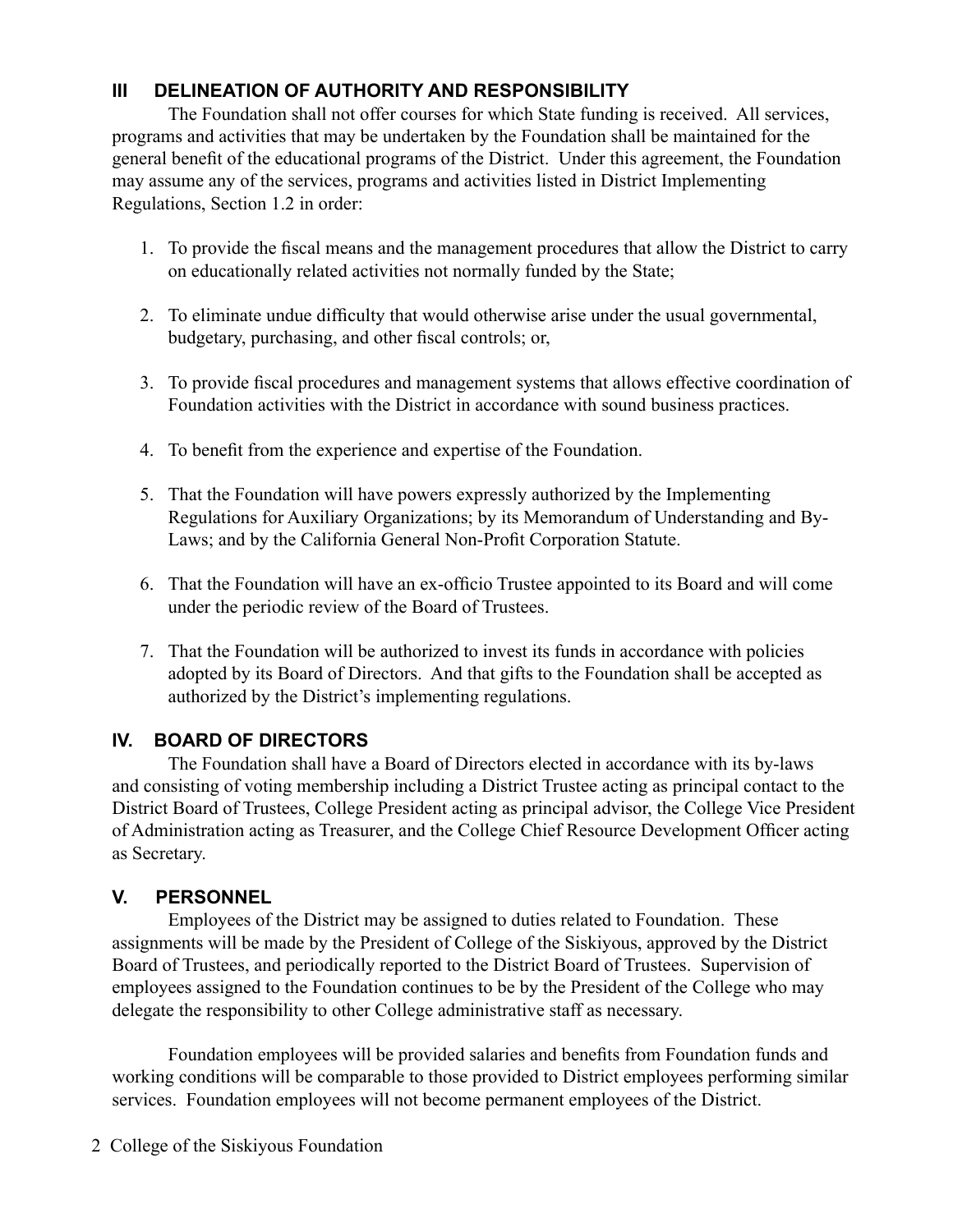#### **VI. Facilities and Services**

The Foundation may occupy, operate, and use District facilities and property separately or jointly with the District.

In consideration of the further terms of this agreement, the District will provide the Foundation with suitable space and equipment to perform its functions and activities.

The Foundation shall use the facilities, property, and equipment only for those services and functions that are consistent with the policies, rules, and regulations, which have been or may be adopted by the Board of Trustees of the Siskiyou Joint Community College District.

The District will also provide access to the Foundation for services that relate to purchasing, accounting, data processing, duplication, and administration. Costs of these services, which relate to supplies, will be paid for by the Foundation.

The right to use any of the District's facilities or equipment included in this agreement or amendments shall cease upon written notice by the College President that the facilities are needed for the exclusive use of the District.

The District will not charge rent to the Foundation for use of facilities.

#### **VII. District Reimbursement**

The District will be reimbursed for the cost of services performed for the Foundation when these services involve costs that are beyond the work-day or work-week of District employees.

The District will be reimbursed for the cost of supplies related to functions performed by the Foundation.

## **VIII. Indirect Costs**

If the Foundation administers a federally-sponsored program, it shall reimburse the District for indirect costs associated with the performance of services by the District or the Foundation relating to the federally-sponsored project. Such reimbursement will take into consideration the District's federal indirect cost rate and the approved indirect cost allocation, if any, of the federal program award.

## **IX. Maintenance and Operating Expenses**

The District shall provide maintenance and custodial services in the same manner as it provides for its own officers. The Foundation agrees that it will keep and maintain the described facilities in a clean and orderly condition.

## **X. Signs, Fixtures and Equipment**

During the term of this agreement, the Foundation shall have the right to erect, place and attach fixtures, signs, and equipment in or upon facilities as authorized by the College of the Siskiyous President in writing as to number, size, and location. Fixtures, signs, or equipment so erected, placed, or attached by the Foundation can be removed therefrom by the Foundation upon termination of this agreement.

3 College of the Siskiyous Foundation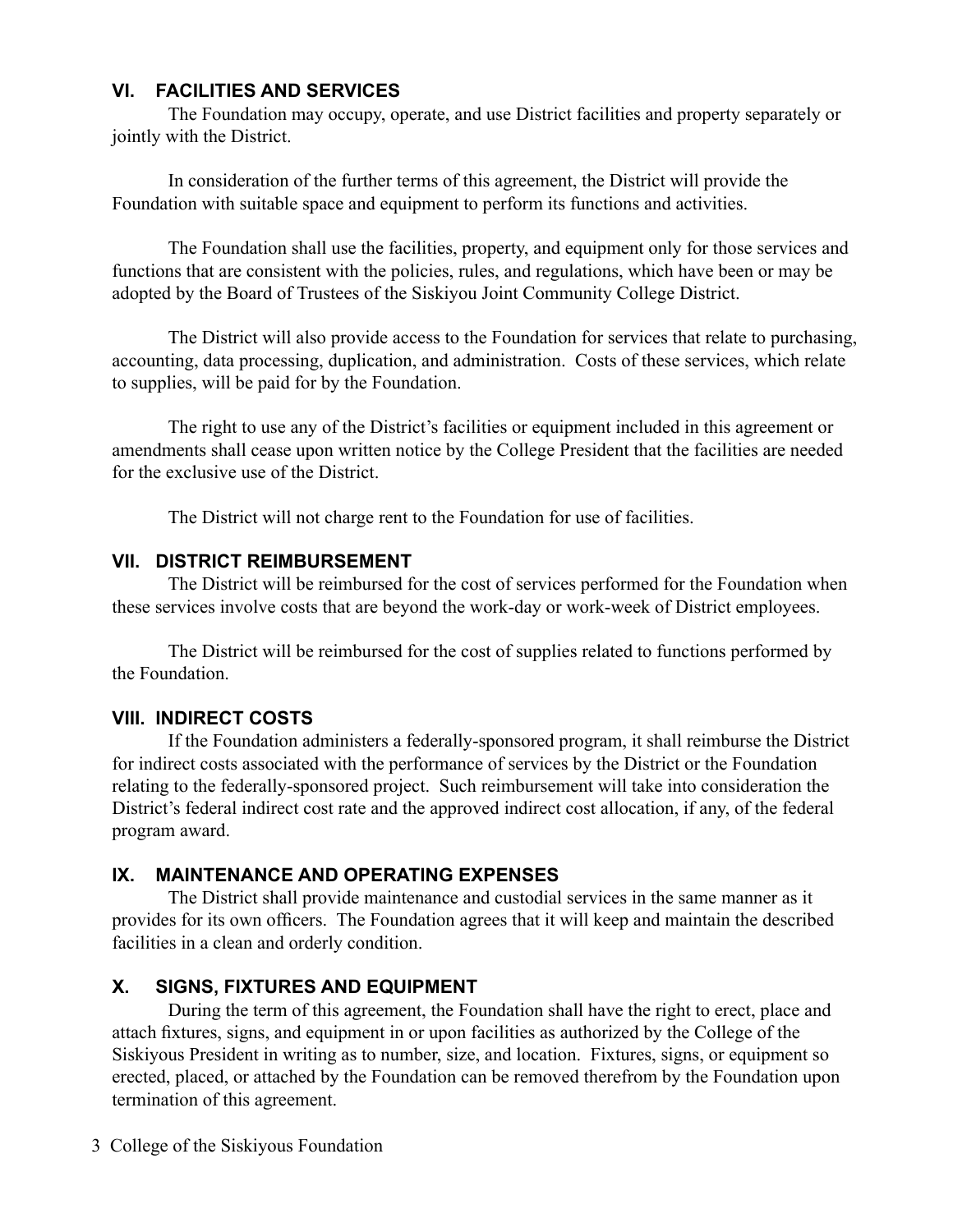#### **XI. Public Relations**

With respect to any expenditures for public relations or other purposes which would serve to augment District appropriations for the operation of the College, the Foundation may expend funds in such amount and for such purposes as are approved by the Board of Directors of the Foundation. The Foundation shall file with the College President a statement of its policy on accumulation and use of public relations funds. This statement will include the policy and procedures on solicitation of funds, source(s) of funds, purposes for which the funds will be used, allowable expenditures and procedures of control.

## **XII. Dispensation of Earnings**

Income generated by the Foundation in excess of costs and provisions for facilities, equipment, maintenance, reserves, and working capital shall be used to benefit College of the Siskiyous and the students of College of the Siskiyous. Provisions shall be established by the Board of Directors of the Foundation to ensure fulfillment by the Foundation of this agreement.

#### **XIII. Dissolution of Foundation**

In the event of the dissolution of the Foundation or upon cessation of operations of the Foundation under this agreement, all assets and liabilities of the Foundation resulting or arising from this agreement shall either be transferred to the Siskiyou Joint Community College District, or a non-profit tax-exempt organization designed by the District, or expended for the benefit of College of the Siskiyous, the students of College of the Siskiyous, or the District. It is understood that in the event the Foundation ceases to be an auxiliary organization it shall retain the assets it brings to this agreement so long as it operates for the benefit of the District.

#### **XIV. Covenant**

During the term of this agreement, the Foundation agrees to maintain its organization and to operate in accordance with the California Education Code and with the regulations of California Code of Regulations, Title 5, as well as the Siskiyou Joint Community College District Implementing Regulations.

## **XV. Right of Entry**

It is understood and agreed that at any time the District and its agents and assigns shall have the right to enter the Foundation facilities or any part thereof for the purpose of examination or supervision.

#### **XVI. Third Party Agreement**

The Foundation shall not enter into any contract that would obligate designated District facilities, equipment or personnel without prior District approval. Any such contracts must contain thirty-day or sixty-day cancellation provisions with no cancellation penalties.

#### **XVII. Insurance, Indemnification and Restoration**

The Foundation shall be included in the District's insurance policies for all of its regular functions. When special events are sponsored by the Foundation, separate insurance coverage may be required by the District.